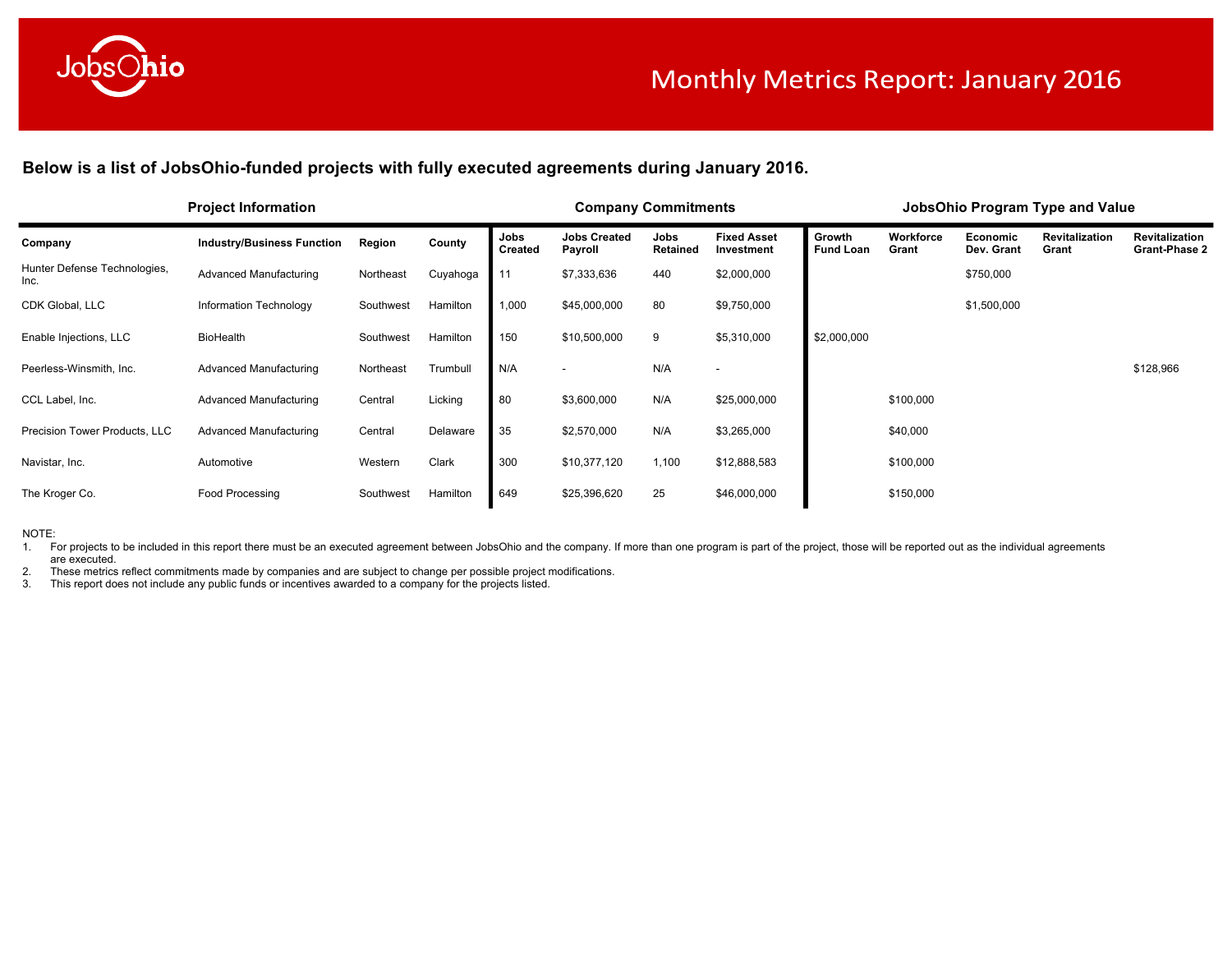

Below is a list of JobsOhio-funded projects with fully executed agreements during February 2016.

|                                                           | <b>Project Information</b>        |           |          |                        | <b>Company Commitments</b>     |                         |                                  |                            |                    |                        | <b>JobsOhio Program Type and Value</b> |                                               |
|-----------------------------------------------------------|-----------------------------------|-----------|----------|------------------------|--------------------------------|-------------------------|----------------------------------|----------------------------|--------------------|------------------------|----------------------------------------|-----------------------------------------------|
| Company                                                   | <b>Industry/Business Function</b> | Region    | County   | Jobs<br><b>Created</b> | <b>Jobs Created</b><br>Payroll | Jobs<br><b>Retained</b> | <b>Fixed Asset</b><br>Investment | Growth<br><b>Fund Loan</b> | Workforce<br>Grant | Economic<br>Dev. Grant | <b>Revitalization</b><br>Grant         | <b>Revitalization</b><br><b>Grant-Phase 2</b> |
| King's Command Foods, LLC                                 | <b>Food Processing</b>            | Western   | Darke    | 160                    | \$4,653,480                    | 47                      | \$25,700,000                     |                            |                    | \$250,000              |                                        |                                               |
| Alcoa, Inc.                                               | Advanced Manufacturing            | Northeast | Cuyahoga | 70                     | \$3,203,200                    | 1,204                   | \$37,000,000                     |                            | \$200,000          | \$200,000              |                                        |                                               |
| Midwest Motor Supply Co.                                  | Other                             | Central   | Franklin | 50                     | \$1,875,000                    | 284                     | \$8,000,000                      | \$2,500,000                |                    |                        |                                        |                                               |
| <b>Pressed Paperboard</b><br>Technologies, LLC            | Advanced Manufacturing            | Northwest | Hancock  | 24                     | \$670,081                      | 133                     | \$5,400,000                      | \$750,000                  |                    |                        |                                        |                                               |
| Circleville-Pickaway Community<br>Improvement Corporation | Advanced Manufacturing            | Central   | Pickaway | N/A                    |                                | N/A                     | $\overline{\phantom{a}}$         |                            |                    |                        |                                        | \$12,390                                      |
| zulily, inc.                                              | Other                             | Central   | Franklin | 900                    | \$28,000,000                   | N/A                     | $\overline{\phantom{a}}$         |                            | \$250,000          |                        |                                        |                                               |
| Repacorp, Inc.                                            | Advanced Manufacturing            | Western   | Miami    | 36                     | \$1,200,000                    | 95                      | \$3,500,000                      |                            | \$40,000           |                        |                                        |                                               |

NOTE:

1. For projects to be included in this report there must be an executed agreement between JobsOhio and the company. If more than one program is part of the project, those will be reported out as the individual agreements are executed.

2. These metrics reflect commitments made by companies and are subject to change per possible project modifications.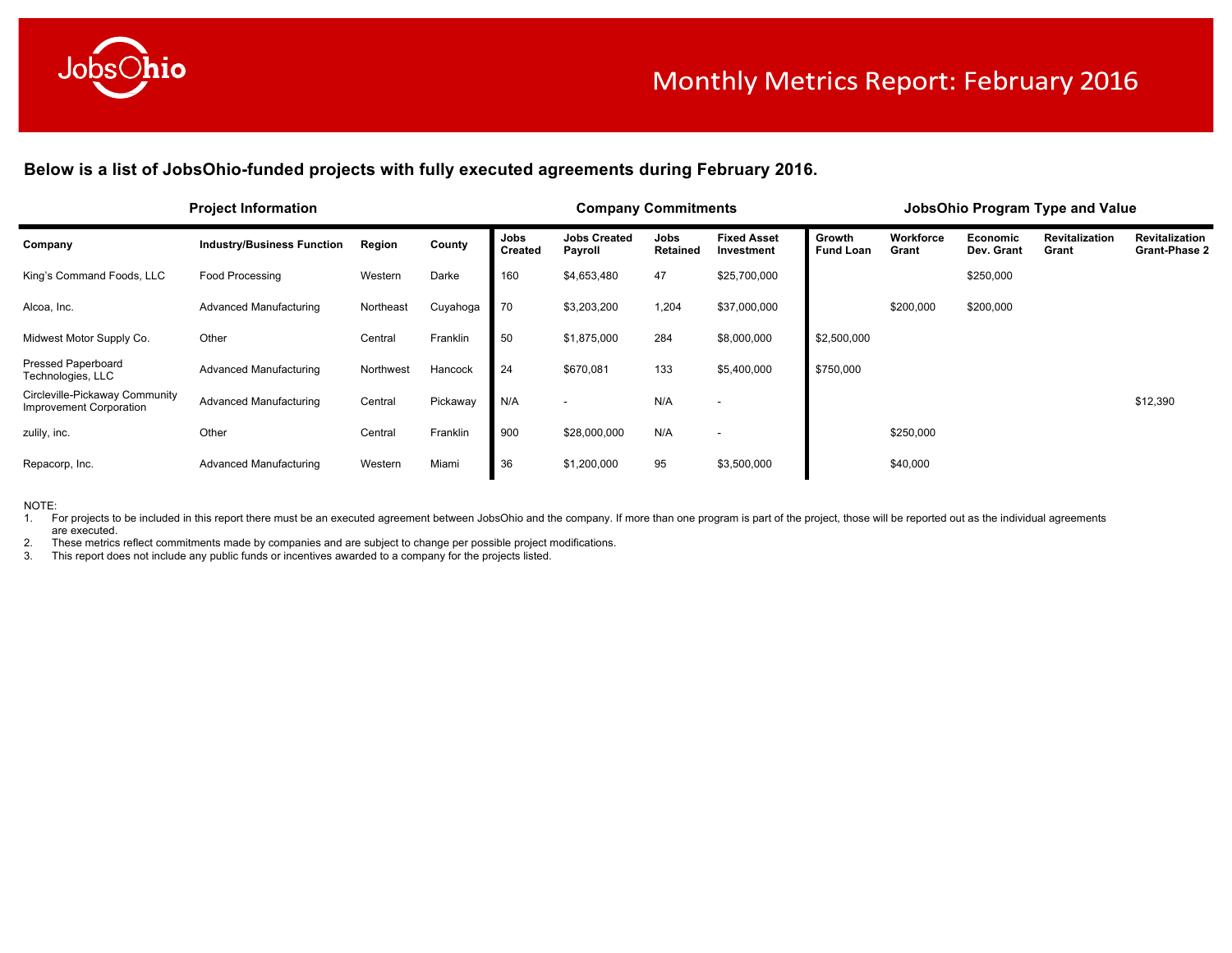

Below is a list of JobsOhio-funded projects with fully executed agreements during March 2016.

|                                                       | <b>Project Information</b>       |                    |            |                        | <b>Company Commitments</b>     |                  |                                  |                            |                    | Jobsohio Program Type and Value              |           |                                |                                        |
|-------------------------------------------------------|----------------------------------|--------------------|------------|------------------------|--------------------------------|------------------|----------------------------------|----------------------------|--------------------|----------------------------------------------|-----------|--------------------------------|----------------------------------------|
| Company                                               | Industry                         | Region             | County     | Jobs<br><b>Created</b> | <b>Jobs Created</b><br>Payroll | Jobs<br>Retained | <b>Fixed Asset</b><br>Investment | Growth<br><b>Fund Loan</b> | Workforce<br>Grant | <b>Economic Dev. Revitalization</b><br>Grant | Loan      | <b>Revitalization</b><br>Grant | Revitalization<br><b>Grant-Phase 2</b> |
| Pactiv LLC                                            | <b>Advanced Manufacturing</b>    | Central            | Franklin   | 65                     | \$2,398,080                    | 113              | \$700,000                        |                            |                    | \$70,000                                     |           |                                |                                        |
| Masters Pharmaceutical,<br>Inc.                       | Biohealth                        | Southwest          | Warren     | 100                    | \$5,200,000                    | 229              | \$17,516,000                     |                            |                    | \$200,000                                    |           |                                |                                        |
| Assurex Health, Inc.                                  | Biohealth                        | Southwest          | Warren     | 150                    | \$13,500,000                   | 124              | \$10,845,815                     | \$4,000,000                |                    | \$1,000,000                                  |           |                                |                                        |
| <b>Custom Glass Solutions</b><br>Millbury Corp.       | <b>Advanced Manufacturing</b>    | Northwest          | Ottawa     | 21                     | \$663,936                      | 106              | \$7,000,000                      |                            |                    | \$100,000                                    |           |                                |                                        |
| The Imperial Electric<br>Company                      | Advanced Manufacturing           | Southeast          | Meigs      | 18                     | \$594,485                      | 27               | \$1,961,730                      |                            |                    | \$200,000                                    |           |                                |                                        |
| Bocchi Laboratories Ohio,<br><b>LLC</b>               | <b>Advanced Manufacturing</b>    | Central            | Licking    | 300                    | \$7,488,000                    | N/A              | \$20,000,000                     | \$4,000,000                |                    |                                              |           |                                |                                        |
| City of Dayton                                        | Aerospace & Aviation             | Western            | Montgomery | 50                     | \$1,993,943                    | 624              | \$11,139,071                     | \$5,000,000                |                    |                                              |           |                                |                                        |
| DecisionDesk, Inc.                                    | Information Technology           | Northeast          | Cuyahoga   | 56                     | \$7,560,000                    | 45               | \$2,982,703                      | \$1,500,000                |                    |                                              |           |                                |                                        |
| GOJO Industries, Inc.                                 | Biohealth                        | Northeast          | Wayne      | 244                    | \$12,045,000                   | N/A              | \$43,096,000                     | \$5,000,000                |                    |                                              |           |                                |                                        |
| Clarkwestern Dietrich<br><b>Building Systems, LLC</b> | <b>Advanced Manufacturing</b>    | Northeast          | Trumbull   | 12                     | \$459,552                      | 112              | \$6,913,288                      |                            |                    |                                              |           | \$300,000                      |                                        |
| MadTree Brewing, LLC                                  | Food Processing                  | Southwest Hamilton |            | 23                     | \$1,238,000                    | 31               | \$17,995,000                     |                            |                    |                                              |           | \$500,000                      |                                        |
| Enviroserve J.V. Limited<br>Partnership               | Shale Energy &<br>Petrochemicals | Northeast          | Cuyahoga   | 20                     | \$771,680                      | 65               | \$1,128,895                      |                            |                    |                                              | \$675,000 |                                |                                        |
| City of Canton                                        | <b>Advanced Manufacturing</b>    | Northeast          | Stark      | N/A                    |                                | N/A              |                                  |                            |                    |                                              |           |                                | \$148,215                              |
| Shearer's Foods, LLC                                  | Food Processing                  | Northeast          | Stark      | 130                    | \$3,901,872                    | 747              | \$42,500,000                     |                            | \$100,000          |                                              |           |                                |                                        |

NOTE:

1. For projects to be included in this report there must be an executed agreement between JobsOhio and the company. If more than one program is part of the project, those will be reported out as the individual agreements are executed.

2. These metrics reflect commitments made by companies and are subject to change per possible project modifications.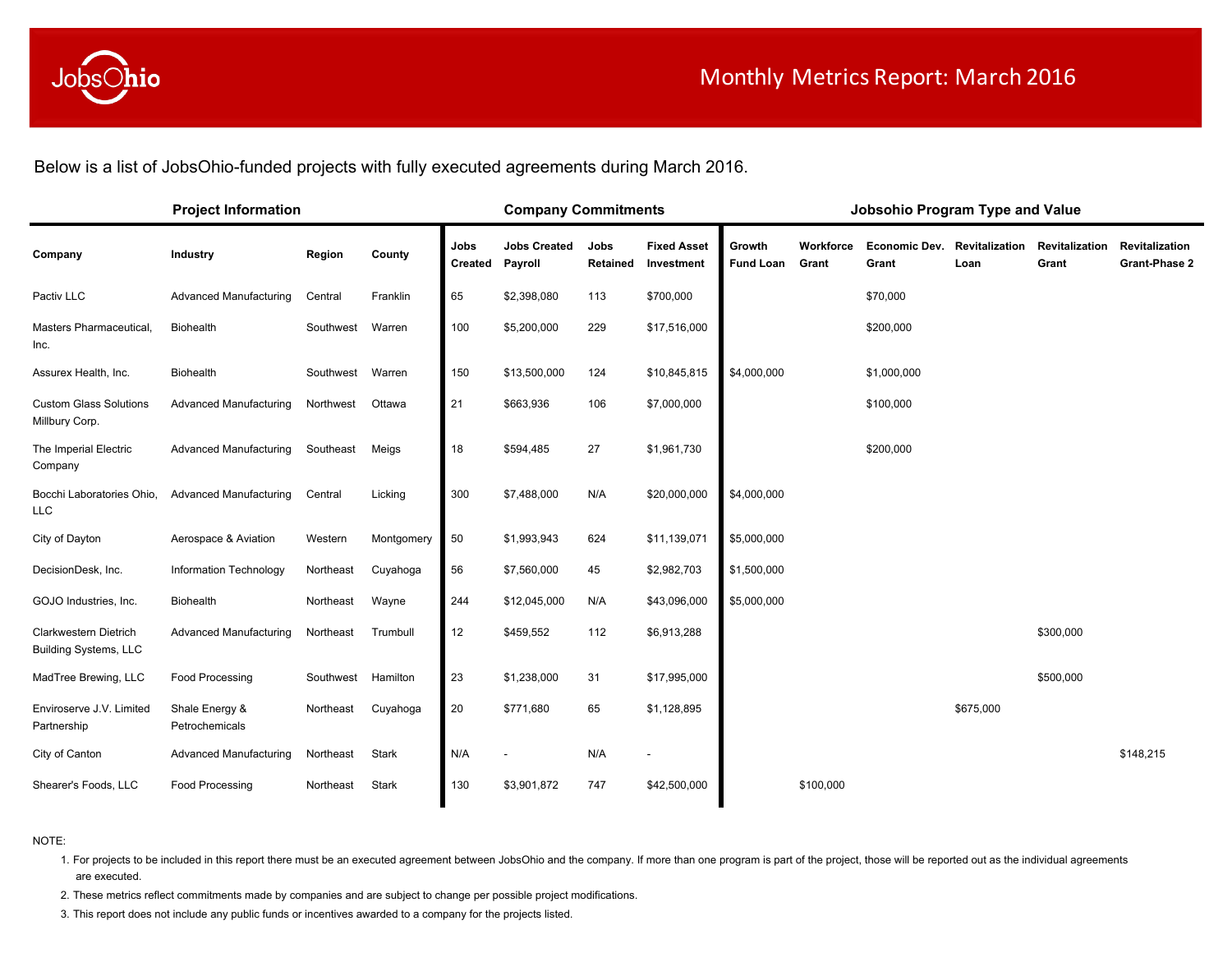

# **Below is a list of JobsOhio-funded projects with fully executed agreements during April 2016.**

#### **Project Information Company Commitments JobsOhio Program Type and Value**

| Company                                                    | <b>Industry/Business</b><br>Function | Region    | County    | Jobs<br><b>Created</b> | Jobs<br><b>Created</b><br>Payroll | Jobs<br>Retained | <b>Fixed Asset</b><br>Investment | Workforce<br>Grant | Economic<br>Dev. Grant | Revitalization<br>Loan | Revitalization<br>Grant | <b>Revitalization</b><br><b>Grant-Phase 2</b> |
|------------------------------------------------------------|--------------------------------------|-----------|-----------|------------------------|-----------------------------------|------------------|----------------------------------|--------------------|------------------------|------------------------|-------------------------|-----------------------------------------------|
| Polychem Corporation                                       | Advanced Manufacturing               | Northeast | Lake      | 31                     | \$984,900                         | 157              | \$505,000                        |                    | \$50,000               |                        |                         |                                               |
| Athens Mold and Machine,<br>Inc.                           | Advanced Manufacturing               | Southeast | Athens    | 60                     | \$2,121,600                       | N/A              | \$3,005,084                      |                    |                        |                        | \$400,000               |                                               |
| Zanesville Muskingum<br>County Port Authority <sup>4</sup> | Other                                | Southeast | Muskingum | N/A                    |                                   | N/A              | \$1,551,952                      |                    |                        |                        | \$775,976               |                                               |
| MadTree Brewing, LLC                                       | Food Processing                      | Southwest | Hamilton  | 23                     | \$1,238,000                       | 31               | \$17,995,000                     |                    |                        | \$1,500,000            |                         |                                               |
| The Gent Machine<br>Company                                | Automotive                           | Northeast | Cuyahoga  | N/A                    | $\overline{\phantom{a}}$          | N/A              | \$510,000                        |                    |                        |                        |                         | \$179,795                                     |
| Alex Products, Inc.                                        | Automotive                           | Northwest | Henry     | 115                    | \$3,348,800                       | 620              | \$5,000,000                      | \$150,000          |                        |                        |                         |                                               |
| ConAgra Foods Packaged<br>Foods, LLC                       | Food Processing                      | Northwest | Fulton    | 107                    | \$5,421,600                       | 234              | \$60,900,000                     | \$100,000          |                        |                        |                         |                                               |

NOTE:

1. For projects to be included in this report there must be an executed agreement between JobsOhio and the company. If more than one program is part of the project, those will be reported out as the individual agreements a executed.

2. These metrics reflect commitments made by companies and are subject to change per possible project modifications.<br>3. This report does not include any public funds or incentives awarded to a company for the projects list

3. This report does not include any public funds or incentives awarded to a company for the projects listed.<br>4. For the Revitalization Pilot Program, the Fixed Asset Investment represents the Total Project Investment

For the Revitalization Pilot Program, the Fixed Asset Investment represents the Total Project Investment, and the Commitments include marketing of the improved site.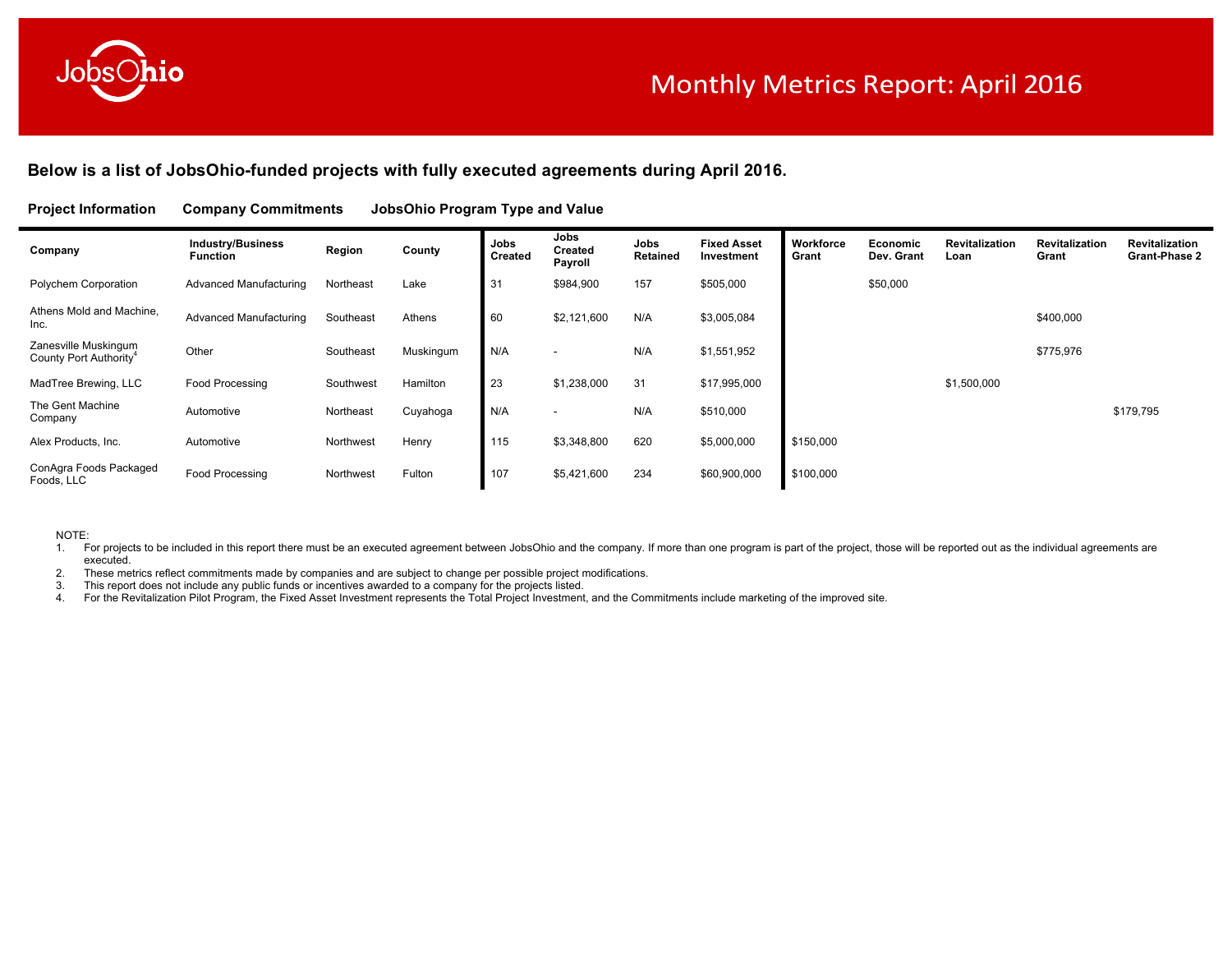

# **Below is a list of JobsOhio-funded projects with fully executed agreements during May 2016.**

### **Project Information Company Commitments JobsOhio Program Type and Value**

| Company                                                      | <b>Industry/Business</b><br><b>Function</b> | Region    | County        | Jobs<br><b>Created</b> | Jobs<br><b>Created</b><br>Payroll | Jobs<br>Retained | <b>Fixed Asset</b><br>Investment | Workforce<br>Grant | Economic<br>Dev. Grant | Revitalization<br>Loan | <b>Revitalization</b><br>Grant | <b>Revitalization</b><br><b>Grant-Phase 2</b> |
|--------------------------------------------------------------|---------------------------------------------|-----------|---------------|------------------------|-----------------------------------|------------------|----------------------------------|--------------------|------------------------|------------------------|--------------------------------|-----------------------------------------------|
| Plastic Packaging<br>Technologies, LLC                       | Advanced Manufacturing                      | Central   | Franklin      | 24                     | \$698,880                         | 49               | \$1,100,000                      |                    | \$25,000               |                        |                                |                                               |
| <b>International Business</b><br><b>Machines Corporation</b> | Information Technology                      | Northeast | Cuyahoga      | 125                    | \$13,250,000                      | 170              | \$5,000,000                      |                    | 1,000,000              |                        |                                |                                               |
| Appalachian Wood Floors,<br>Inc.                             | Advanced Manufacturing                      | Southeast | Scioto        | 20                     | \$624,000                         | 108              | \$937,049                        |                    |                        |                        | \$150,000                      |                                               |
| The Malish Corporation                                       | Advanced Manufacturing                      | Northeast | Lake          | N/A                    |                                   | N/A              |                                  |                    |                        |                        |                                | \$9,640                                       |
| Airborne Maintenance and<br>Engineering Services, Inc.       | Advanced Manufacturing                      | Western   | Clinton       | 100                    | \$2,984,800                       | 644              |                                  | \$315,000          |                        |                        |                                |                                               |
| Fuserashi International<br>Technology, Inc.                  | Automotive                                  | Northeast | Medina        | 20                     | \$850,000                         | 75               | \$8,350,000                      | \$78,000           |                        |                        |                                |                                               |
| Rotex Global, LLC                                            | <b>Advanced Manufacturing</b>               | Southwest | Hamilton      | 20                     | \$867,616                         | 165              | \$400,000                        | \$25,000           |                        |                        |                                |                                               |
| Barclays Services Ohio<br>(Barclays Services LLC)            | <b>Financial Services</b>                   | Southwest | <b>Butler</b> | 1,500                  | \$49,863,333                      | N/A              | \$9,300,659                      | \$300,000          |                        |                        |                                |                                               |

#### NOTE:

1. For projects to be included in this report there must be an executed agreement between JobsOhio and the company. If more than one program is part of the project, those will be reported out as the individual agreements a executed.

2. These metrics reflect commitments made by companies and are subject to change per possible project modifications.<br>3. This report does not include any public funds or incentives awarded to a company for the projects list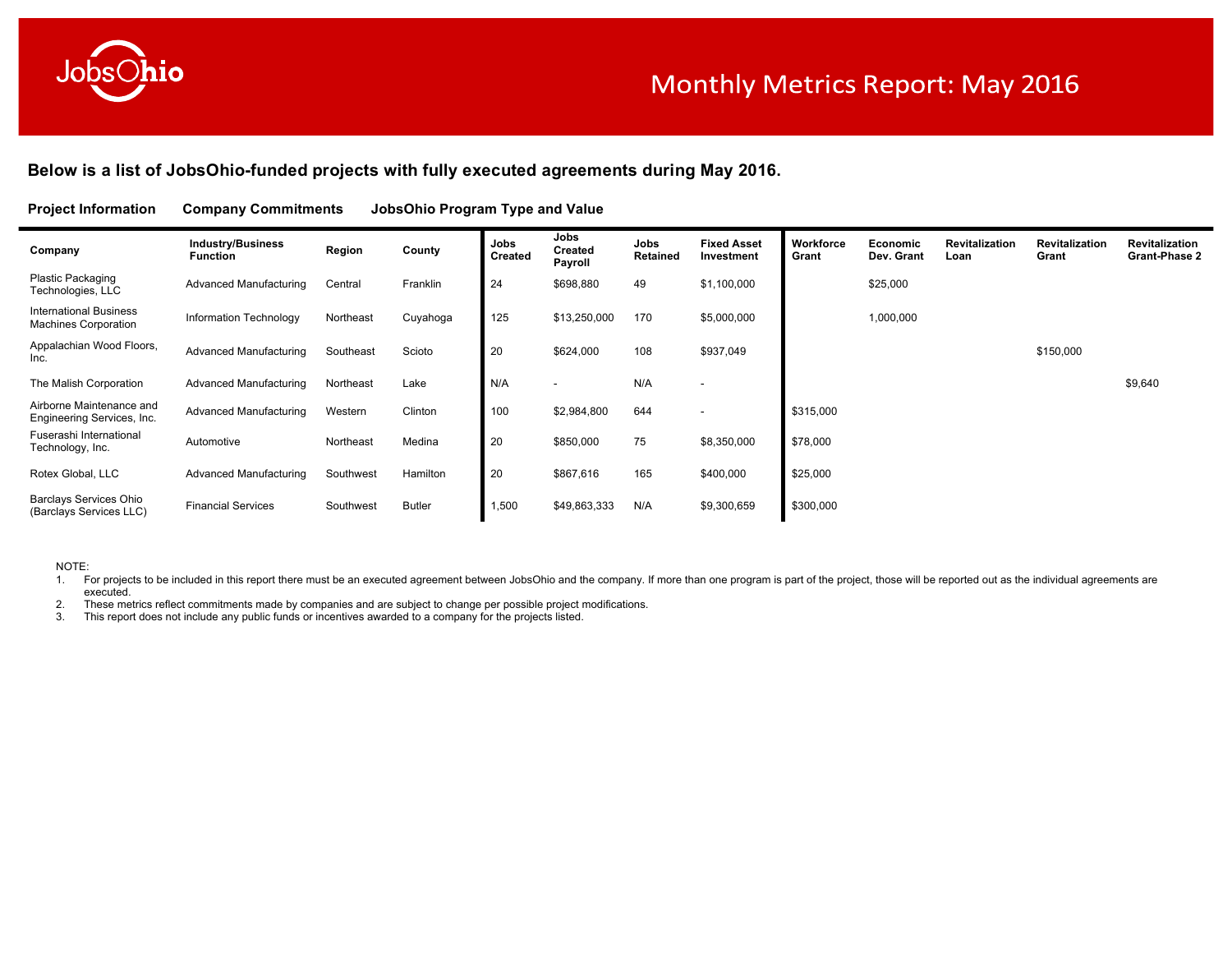

**Below is a list of JobsOhio-funded projects with fully executed agreements during June 2016.**

|                                | <b>Project Information</b>         |           |           |                 | <b>Company Commitments</b>     |                  |                                  |                            |                    |                        | JobsOhio Program Type and Value |                         |                                         |
|--------------------------------|------------------------------------|-----------|-----------|-----------------|--------------------------------|------------------|----------------------------------|----------------------------|--------------------|------------------------|---------------------------------|-------------------------|-----------------------------------------|
| Company                        | Industry                           | Region    | County    | Jobs<br>Created | <b>Jobs Created</b><br>Payroll | Jobs<br>Retained | <b>Fixed Asset</b><br>Investment | Growth<br><b>Fund Loan</b> | Workforce<br>Grant | Economic Dev.<br>Grant | Revitalization<br>Loan          | Revitalization<br>Grant | Revitalization<br><b>Grant Phase II</b> |
| Coulter Ventures, LLC.         | <b>Advanced Manufacturing</b>      | Central   | Franklin  | 90              | \$3,900,000                    | 337              | \$40,000,000                     | \$4,000,000                |                    |                        |                                 |                         |                                         |
| Urban Renewables II, LLC*      | Advanced Manufacturing             | Northeast | Wayne     |                 | N/A                            | N/A              | N/A                              |                            |                    |                        |                                 | \$1,994,151             |                                         |
| Corvac Composites, LLC         | Automotive                         | Southeast | Highland  | 175             | \$4,914,000                    | N/A              | \$12,500,000                     |                            |                    |                        |                                 | \$450,000               | \$40,000                                |
| FirstEnergy Generation, LLC    | Shale Energy and<br>Petrochemicals | Southeast | Belmont   |                 | N/A                            | N/A              | N/A                              |                            |                    |                        |                                 | \$2,000,000             | \$200,000                               |
| Bulldog Racks of Toronto, Inc. | Advanced Manufacturing             | Southeast | Jefferson | 15              | \$374,400                      | $\overline{7}$   | \$1,200,000                      |                            |                    |                        |                                 | \$338,827               |                                         |
| Chestnut Commerce Center, LLC  | Logistics and Distribution         | Northeast | Portage   |                 | N/A                            | N/A              | N/A                              |                            |                    |                        |                                 |                         | \$167,305                               |
| Veluscek and Heban Properties  | Other                              | Northwest | Wood      |                 | N/A                            | N/A              | N/A                              |                            |                    |                        |                                 |                         | \$9,700                                 |
| ATK Space Systems Inc          | Aerospace and Aviation             | Western   | Greene    | 68              | \$4,300,000                    | 93               | \$6,500,000                      |                            | \$150,000          |                        |                                 |                         |                                         |
| <b>Whirlpool Corporation</b>   | <b>Advanced Manufacturing</b>      | Northwest | Hancock   | 50              | \$1,568,320                    | 2,044            | \$32,800,000                     |                            | \$185,000          |                        |                                 |                         |                                         |
| <b>Whirlpool Corporation</b>   | Advanced Manufacturing             | Northwest | Putnam    | 40              | \$1,210,560                    | 375              | \$2,500,000                      |                            | \$135,000          |                        |                                 |                         |                                         |
|                                |                                    |           |           |                 |                                |                  |                                  |                            |                    |                        |                                 |                         |                                         |
|                                |                                    |           |           |                 |                                |                  |                                  |                            |                    |                        |                                 |                         |                                         |

NOTE:

1. For projects to be included in this report there must be an executed agreement between JobsOhio and the company. If more than one program is part of the project, those will be reported out as the individual agreements are executed.

2. These metrics reflect commitments made by companies and are subject to change per possible project modifications.

3. This report does not include any public funds or incentives awarded to a company for the projects listed.<br>4. \* For the Revitalization Pilot Program, the Fixed Asset Investment represents the Total Project Investmen 4. \*For the Revitalization Pilot Program, the Fixed Asset Investment represents the Total Project Investment, and the Commitments include marketing of the improved site.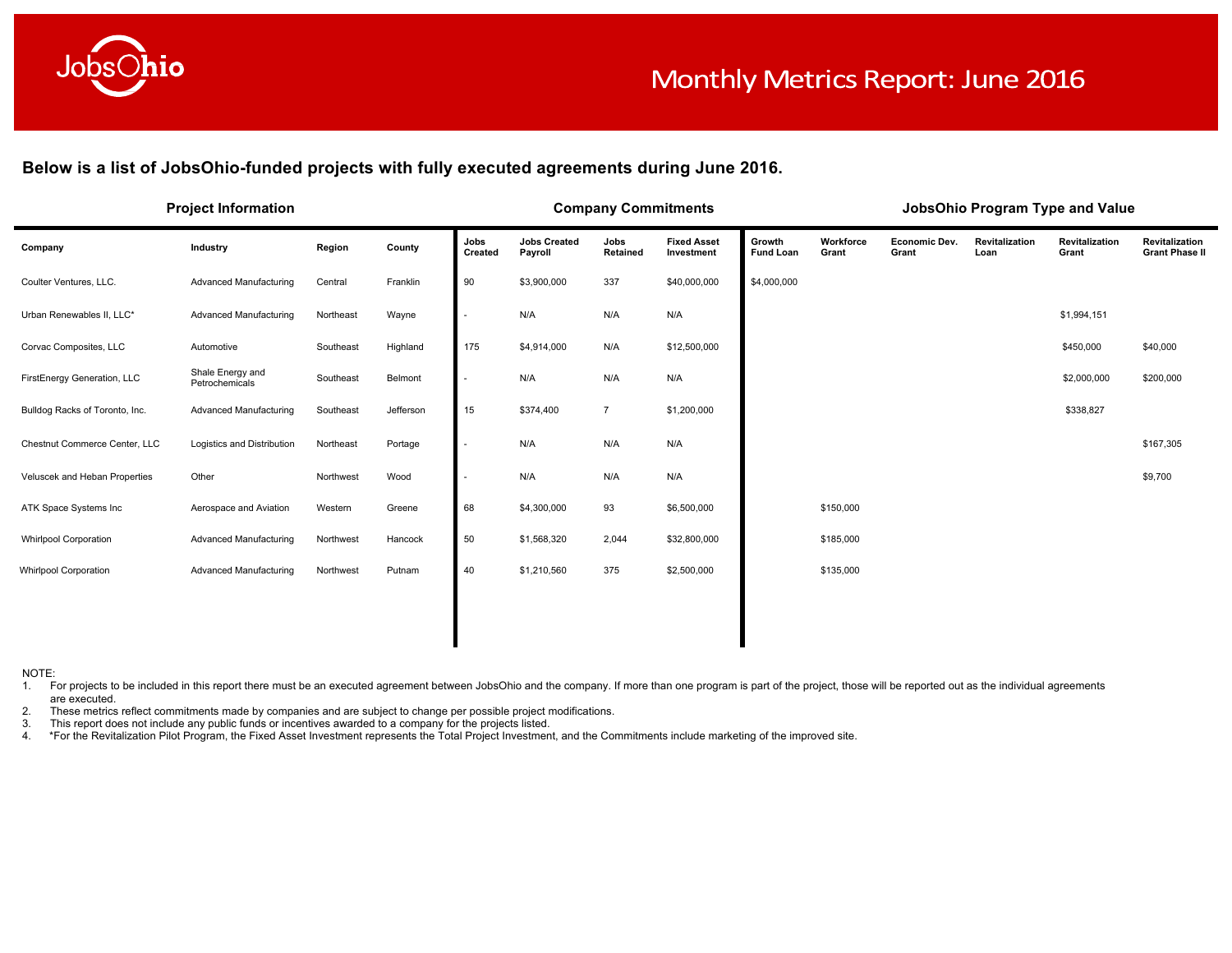

Below is a list of JobsOhio-funded projects with fully executed agreements during July 2016.

|                                          | <b>Project Information</b> |           |          |                 |                                | <b>Company Commitments</b> |                                  |                            |                    |                        |                        | JobsOhio Program Type and Value |                                         |
|------------------------------------------|----------------------------|-----------|----------|-----------------|--------------------------------|----------------------------|----------------------------------|----------------------------|--------------------|------------------------|------------------------|---------------------------------|-----------------------------------------|
| Company                                  | Industry                   | Region    | County   | Jobs<br>Created | <b>Jobs Created</b><br>Payroll | Jobs<br>Retained           | <b>Fixed Asset</b><br>Investment | Growth<br><b>Fund Loan</b> | Workforce<br>Grant | Economic Dev.<br>Grant | Revitalization<br>Loan | Revitalization<br>Grant         | Revitalization<br><b>Grant Phase II</b> |
| Amazon.com.dedc, LLC                     | Logistics and Distribution | Central   | Licking  | 2,000           | \$60,000,000                   | N/A                        | \$200,000,000                    |                            | \$500,000          | \$1,000,000            |                        |                                 |                                         |
| Ball Metal Food Container, LLC           | Advanced Manufacturing     | Central   | Franklin | 50              | 2,500,000                      | 146                        | \$15,000,000                     |                            |                    | \$75,000               |                        |                                 |                                         |
| Nippon Rika Inc.                         | Automotive                 | Central   | Morrow   | 20              | \$829,000                      | 3                          | \$1,900,000                      |                            |                    | \$50,000               |                        |                                 |                                         |
| <b>LEL Operating Company</b>             | Food Processing            | Northeast | Stark    | 15              | \$900,000                      | 298                        | \$6,000,000                      |                            |                    | \$100,000              |                        |                                 |                                         |
| The Malish Corporation                   | Advanced Manufacturing     | Northeast | Lake     | 15              | \$525,000                      | 105                        | \$6,682,379                      |                            |                    |                        |                        | \$125,000                       |                                         |
| The Sanson Company                       | Food Processing            | Northeast | Cuyahoga | 15              | \$500,000                      | 153                        | \$3,000,000                      |                            |                    |                        |                        | \$100,000                       |                                         |
| Polyfill, LLC                            | Advanced Manufacturing     | Western   | Shelby   | 30              | \$1,592,552                    | 53                         | \$4,119,523                      |                            | \$27,000           |                        |                        |                                 |                                         |
| TP Mechanical Contractors, Inc.          | Other                      | Southwest | Hamilton | 100             | \$3,300,000                    | 232                        | \$150,000                        |                            | \$40,000           |                        |                        |                                 |                                         |
| StandardAero Component<br>Services, Inc. | Aerospace and Aviation     | Southwest | Hamilton | 120             | \$5,241,600                    | 465                        | \$10,500,000                     |                            | \$120,000          |                        |                        |                                 |                                         |
| Mane, Inc.                               | Food Processing            | Southwest | Warren   | 100             | \$3,852,572                    | 435                        | \$34,000,000                     |                            | \$100,000          |                        |                        |                                 |                                         |
| Mountjoy Chilton Medley LLP              | <b>Financial Services</b>  | Southwest | Hamilton | 64              | \$4,800,000                    | 28                         | \$550,000                        |                            | \$35,000           |                        |                        |                                 |                                         |
| Western Reserve Port Authority           | Other                      | Northeast | Trumbull | N/A             |                                | N/A                        | ٠                                |                            |                    |                        |                        |                                 | \$199,478                               |

NOTE:

1. For projects to be included in this report there must be an executed agreement between JobsOhio and the company. If more than one program is part of the project, those will be reported out as the individual agreements are executed.

2. These metrics reflect commitments made by companies and are subject to change per possible project modifications.<br>3. This report does not include any public funds or incentives awarded to a company for the projects list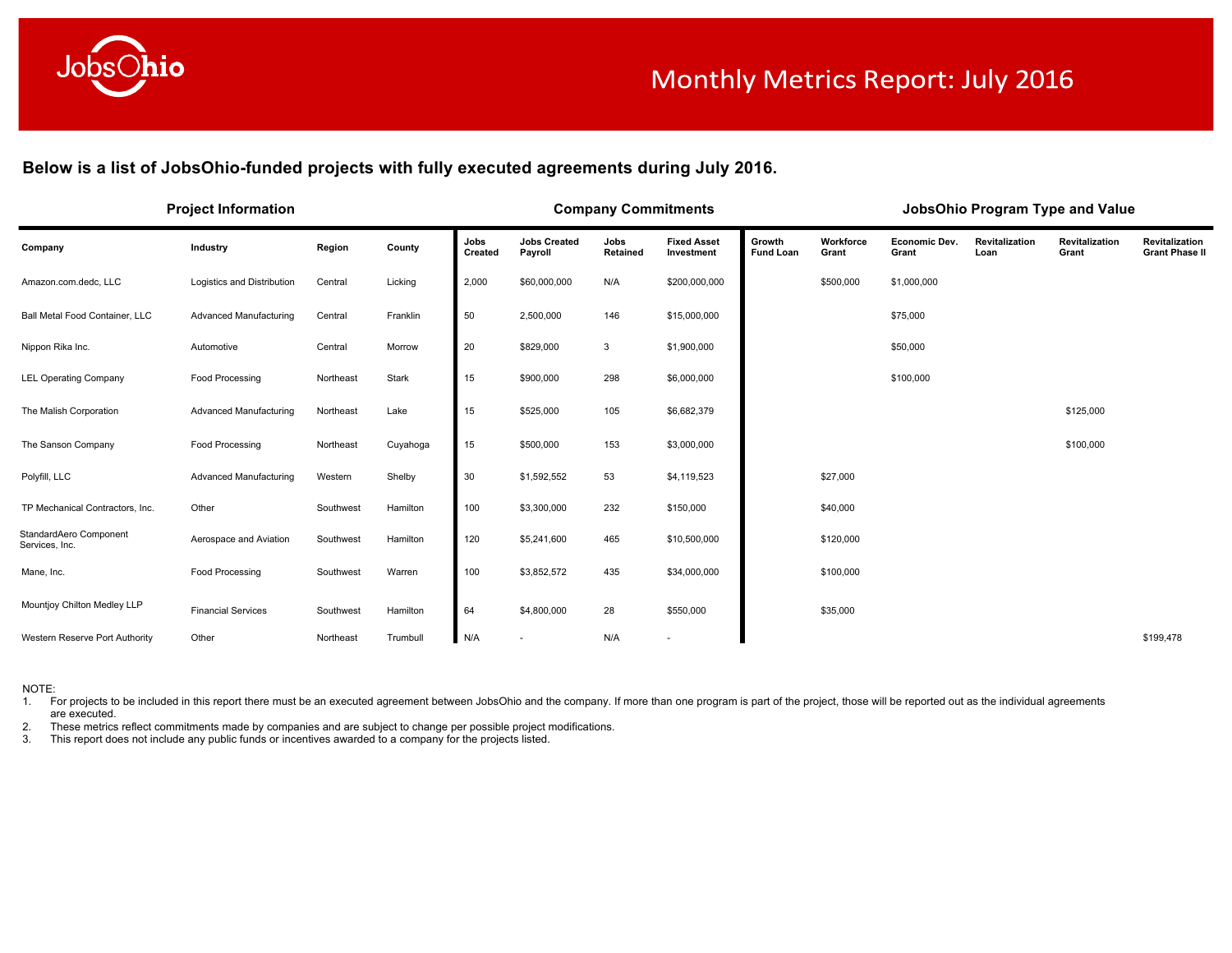

**Below is a list of JobsOhio-funded projects with fully executed agreements during August 2016.**

|                                                      | <b>Project Information</b>           |           |               |                 |                                | <b>Company Commitments</b> |                                  |                            |                    |                               |                               | JobsOhio Program Type and Value |                                         |
|------------------------------------------------------|--------------------------------------|-----------|---------------|-----------------|--------------------------------|----------------------------|----------------------------------|----------------------------|--------------------|-------------------------------|-------------------------------|---------------------------------|-----------------------------------------|
| Company                                              | Industry                             | Region    | County        | Jobs<br>Created | <b>Jobs Created</b><br>Payroll | Jobs<br>Retained           | <b>Fixed Asset</b><br>Investment | Growth<br><b>Fund Loan</b> | Workforce<br>Grant | <b>Economic Dev.</b><br>Grant | <b>Revitalization</b><br>Loan | Revitalization<br>Grant         | Revitalization<br><b>Grant Phase II</b> |
| Te-Co Manufacturing LLC                              | Advanced Manufacturing               | Western   | Montgomery    | 14              | \$700,000                      | 55                         | \$3,900,000                      |                            |                    | \$50,000                      |                               |                                 |                                         |
| Pison Stream Solutions, LLC                          | Shale Energy and<br>Petrochemicals   | Northeast | Cuyahoga      | 150             | \$8,500,000                    | $\mathbf 0$                | \$13,535,942                     |                            |                    | \$337,180                     |                               |                                 |                                         |
| Pacific Manufacturing Ohio, Inc.                     | Automotive                           | Southwest | <b>Butler</b> | 62              | \$1,984,000                    | 540                        | \$50,100,000                     |                            |                    | \$125,000                     |                               |                                 |                                         |
| Alex Products, Inc.                                  | Automotive                           | Northwest | Henry         | 100             | \$2,912,000                    | 735                        | \$2,150,000                      |                            |                    | \$250,000                     |                               |                                 |                                         |
| Candle-lite Company, LLC                             | Advanced Manufacturing               | Southeast | Highland      | 12              | \$1,320,000                    | 529                        | \$4,300,000                      |                            |                    | \$200,000                     |                               |                                 |                                         |
| Batterii, LLC                                        | Information Services and<br>Software | Southwest | Hamilton      | 36              | \$3,073,804                    | 22                         | \$2,773,545                      | \$1,500,000                |                    |                               |                               |                                 |                                         |
| Ernst Metal Technologies LLC                         | Advanced Manufacturing               | Western   | Montgomery    | 21              | \$850,200                      | 85                         | \$1,668,537                      |                            |                    |                               |                               | \$150,000                       |                                         |
| Talis Clinical, LLC                                  | Information Services and<br>Software | Northeast | Portage       | 15              | \$1,200,000                    | 24                         | \$475,000                        |                            |                    |                               |                               | \$50,000                        |                                         |
| W&W Dry Cleaners, Laundry and<br>Linen Services, LLC | Other                                | Southeast | Highland      | 14              | \$275,000                      | $\overline{7}$             | \$707,878                        |                            |                    |                               |                               | \$50,000                        |                                         |
| Sensor Technology Systems, Inc.                      | Advanced Manufacturing               | Western   | Montgomery    | 99              | \$4,275,000                    | 21                         | \$350,000                        |                            | \$25,000           |                               |                               |                                 |                                         |
| E1 Digital Direct, Inc.                              | Other                                | Northeast | Mahoning      | 176             | \$6,200,000                    | $\mathbf 0$                | \$4,900,000                      |                            | \$70,000           |                               |                               |                                 |                                         |
| Advics Manufacturing Ohio, Inc.                      | Automotive                           | Southwest | Warren        | 260             | \$10,952,448                   | 714                        | \$150,500,000                    |                            | \$500,000          |                               |                               |                                 |                                         |

NOTE:

1. For projects to be included in this report there must be an executed agreement between JobsOhio and the company. If more than one program is part of the project, those will be reported out as the individual agreements are executed.

2. These metrics reflect commitments made by companies and are subject to change per possible project modifications.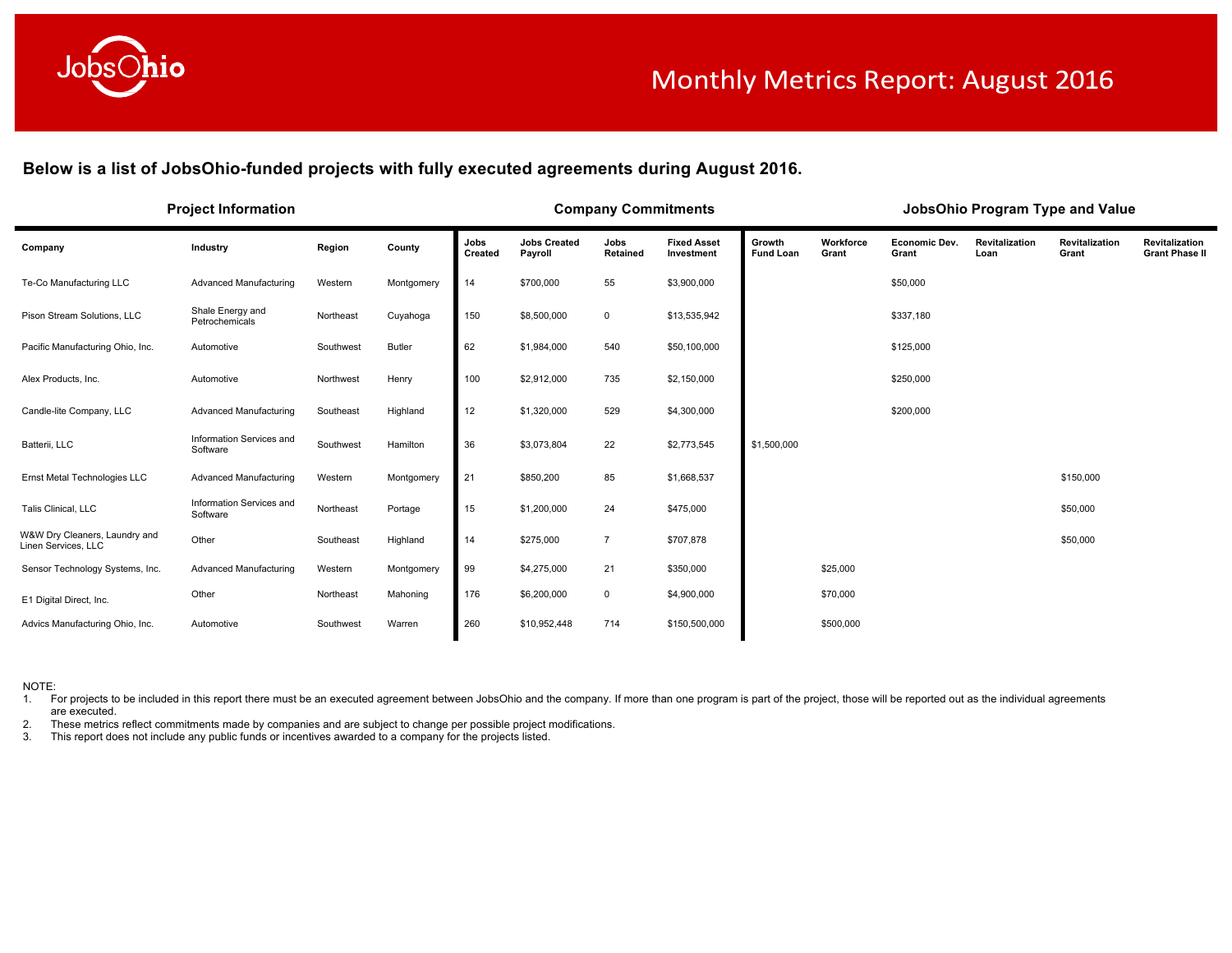

Below is a list of JobsOhio-funded projects with fully executed agreements during September 2016.

|                                                      | <b>Project Information</b>         |           |          |                 |                                | <b>Company Commitments</b> |                                  |                            |                    |                               | JobsOhio Program Type and Value |                         |                                         |
|------------------------------------------------------|------------------------------------|-----------|----------|-----------------|--------------------------------|----------------------------|----------------------------------|----------------------------|--------------------|-------------------------------|---------------------------------|-------------------------|-----------------------------------------|
| Company                                              | Industry                           | Region    | County   | Jobs<br>Created | <b>Jobs Created</b><br>Payroll | Jobs<br>Retained           | <b>Fixed Asset</b><br>Investment | Growth<br><b>Fund Loan</b> | Workforce<br>Grant | <b>Economic Dev.</b><br>Grant | Revitalization<br>Loan          | Revitalization<br>Grant | Revitalization<br><b>Grant Phase II</b> |
| Exact Care Pharmacy, LLC                             | Biohealth                          | Northeast | Cuyahoga | 690             | \$36,400,000                   | 185                        | \$1,930,000                      |                            | \$600,000          | \$400,000                     |                                 |                         |                                         |
| 7signal Solutions, Inc.                              | Information Technology             | Northeast | $\sim$   | 31              | \$3,500,000                    | 34                         | \$1,535,749                      | \$1,200,000                |                    |                               |                                 |                         |                                         |
| Mar-Bal, Inc.                                        | Shale Energy and<br>Petrochemicals | Northeast | Lake     | 107             | \$3,092,000                    | 116                        | \$15,244,000                     |                            |                    |                               |                                 | \$500,000               |                                         |
| CardinalCommerce Corporation                         | <b>Financial Services</b>          | Northeast | Lake     | 204             | \$10,200,000                   | 146                        | \$1.650,718                      |                            |                    |                               |                                 | \$600,000               |                                         |
| Port of Greater Cincinnati<br>Development Authority* | Other                              | Southwest | Hamilton | N/A             | $\overline{\phantom{a}}$       | N/A                        |                                  |                            |                    |                               |                                 | \$2,267,000             |                                         |
| Evanston Investments LLC                             | <b>Advanced Manufacturing</b>      | Northwest | Allen    | 14              | \$429,520                      | 6                          | \$1,858,200                      |                            |                    |                               |                                 | \$180,000               |                                         |
| Phillips Edison & Company Ltd.                       | Other                              | Southwest | Hamilton | 65              | \$5,500,000                    | 181                        | \$200,000                        |                            | \$100,000          |                               |                                 |                         |                                         |
|                                                      |                                    |           |          |                 |                                |                            |                                  |                            |                    |                               |                                 |                         |                                         |
|                                                      |                                    |           |          |                 |                                |                            |                                  |                            |                    |                               |                                 |                         |                                         |
|                                                      |                                    |           |          |                 |                                |                            |                                  |                            |                    |                               |                                 |                         |                                         |
|                                                      |                                    |           |          |                 |                                |                            |                                  |                            |                    |                               |                                 |                         |                                         |
|                                                      |                                    |           |          |                 |                                |                            |                                  |                            |                    |                               |                                 |                         |                                         |

NOTE:

1. For projects to be included in this report there must be an executed agreement between JobsOhio and the company. If more than one program is part of the project, those will be reported out as the individual agreements are executed.

2. These metrics reflect commitments made by companies and are subject to change per possible project modifications.

3. This report does not include any public funds or incentives awarded to a company for the projects listed.

4. \*For the Revitalization Pilot Program, the Fixed Asset Investment represents the Total Project Investment, and the Commitments include marketing of the improved site.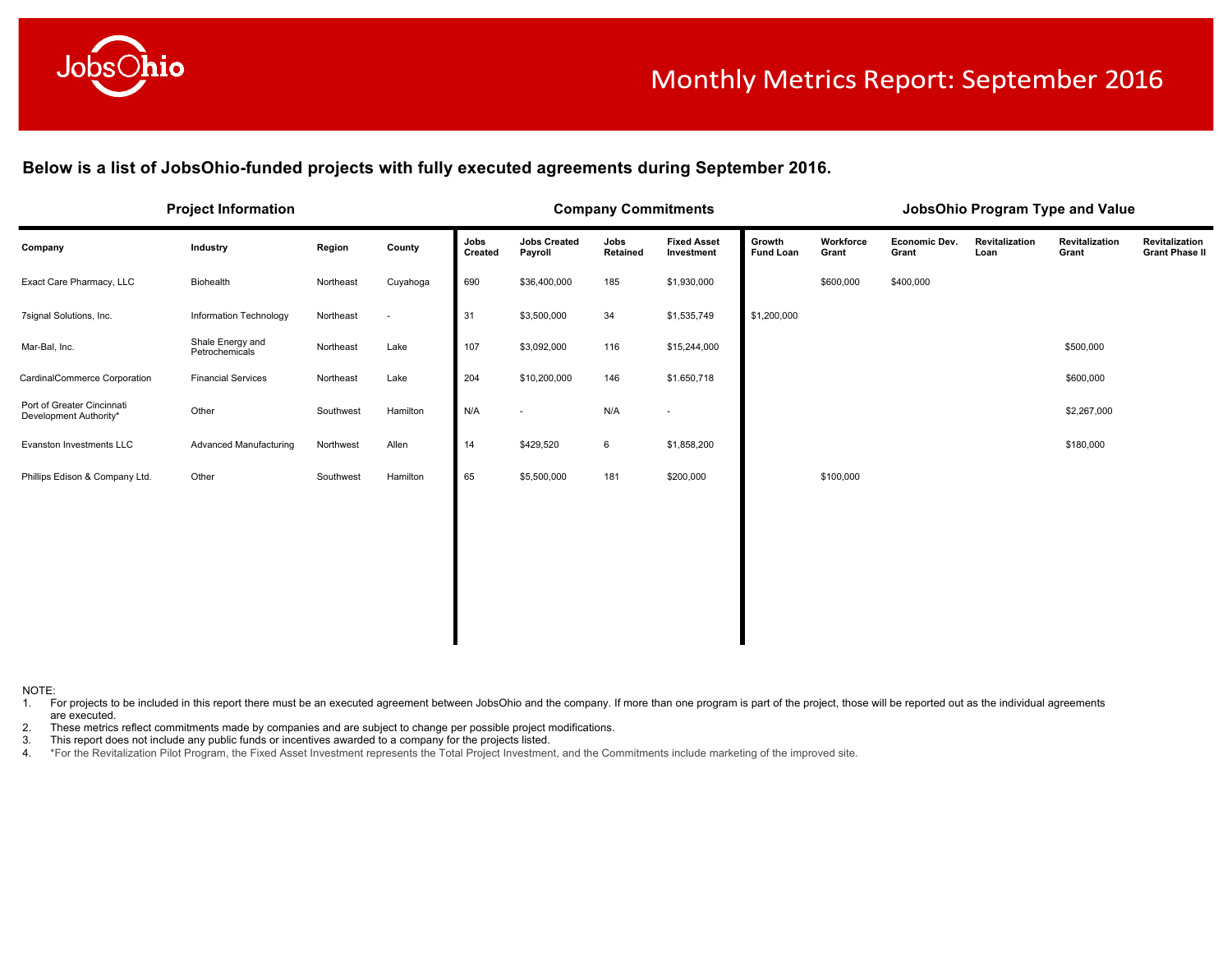

Below is a list of JobsOhio-funded projects with fully executed agreements during October 2016.

|                                               | <b>Project Information</b>    |           |            |                 | <b>Company Commitments</b>     |                  |                                  |                            |                    |                               | JobsOhio Program Type and Value |                         |                                         |
|-----------------------------------------------|-------------------------------|-----------|------------|-----------------|--------------------------------|------------------|----------------------------------|----------------------------|--------------------|-------------------------------|---------------------------------|-------------------------|-----------------------------------------|
| Company                                       | Industry                      | Region    | County     | Jobs<br>Created | <b>Jobs Created</b><br>Payroll | Jobs<br>Retained | <b>Fixed Asset</b><br>Investment | Growth<br><b>Fund Loan</b> | Workforce<br>Grant | <b>Economic Dev.</b><br>Grant | Revitalization<br>Loan          | Revitalization<br>Grant | Revitalization<br><b>Grant Phase II</b> |
| R & L Carriers, Inc.                          | Logistics and Distribution    | Western   | Clinton    | 200             | \$9,500,000                    | 1,456            | \$11,000,000                     |                            |                    | \$500,000                     |                                 |                         |                                         |
| DocHalo, LLC                                  | Information Technology        | Southwest | Hamilton   | 65              | \$5,915,000                    | 17               | \$2,957,600                      | \$1,500,000                |                    |                               |                                 |                         |                                         |
| NuVasive Manufacturing, LLC                   | Biohealth                     | Western   | Montgomery | 195             | \$9,200,000                    | 97               | \$35,850,000                     |                            | \$500,000          |                               |                                 | \$250,000               |                                         |
| Clinton County Port Authority*                | $\sim$                        | Western   | Clinton    |                 |                                | $\sim$           | \$1,922,580                      |                            |                    |                               |                                 | \$961,290               |                                         |
| P. Graham Dunn, Inc.                          | Advanced Manufacturing        | Northeast | Wayne      | 75              | \$2,650,000                    | 125              | \$2,492,500                      |                            |                    |                               |                                 | \$190,000               |                                         |
| ElectroCraft Ohio, Inc.                       | Advanced Manufacturing        | Southeast | Gallia     | 30              | \$853,132                      | 135              | \$290,786                        |                            | \$50,000           |                               |                                 | \$40,000                |                                         |
| Daniel's Amish Collection, LLC                | Advanced Manufacturing        | Southeast | Holmes     | 25              | \$750,000                      | 150              | \$1,000,000                      |                            |                    |                               |                                 | \$140,000               |                                         |
| CardioInsight Technologies Inc.               | Biohealth                     | Northeast | Cuyahoga   | 28              | \$2,856,000                    | 28               | \$480,000                        |                            | \$100,000          |                               |                                 |                         |                                         |
| The Procter & Gamble<br>Manufacturing Company | <b>Advanced Manufacturing</b> | Northwest | Allen      | 51              | \$2,500,000                    | 630              | \$60,000,000                     |                            | \$200,000          |                               |                                 |                         |                                         |
|                                               |                               |           |            |                 |                                |                  |                                  |                            |                    |                               |                                 |                         |                                         |
|                                               |                               |           |            |                 |                                |                  |                                  |                            |                    |                               |                                 |                         |                                         |
|                                               |                               |           |            |                 |                                |                  |                                  |                            |                    |                               |                                 |                         |                                         |

NOTE:

1. For projects to be included in this report there must be an executed agreement between JobsOhio and the company. If more than one program is part of the project, those will be reported out as the individual agreements are executed.

2. These metrics reflect commitments made by companies and are subject to change per possible project modifications.

3. This report does not include any public funds or incentives awarded to a company for the projects listed.

4. For the Revitalization Pilot Program, the Fixed Asset Investment represents the Total Project Investment, and the Commitments include marketing of the improved site.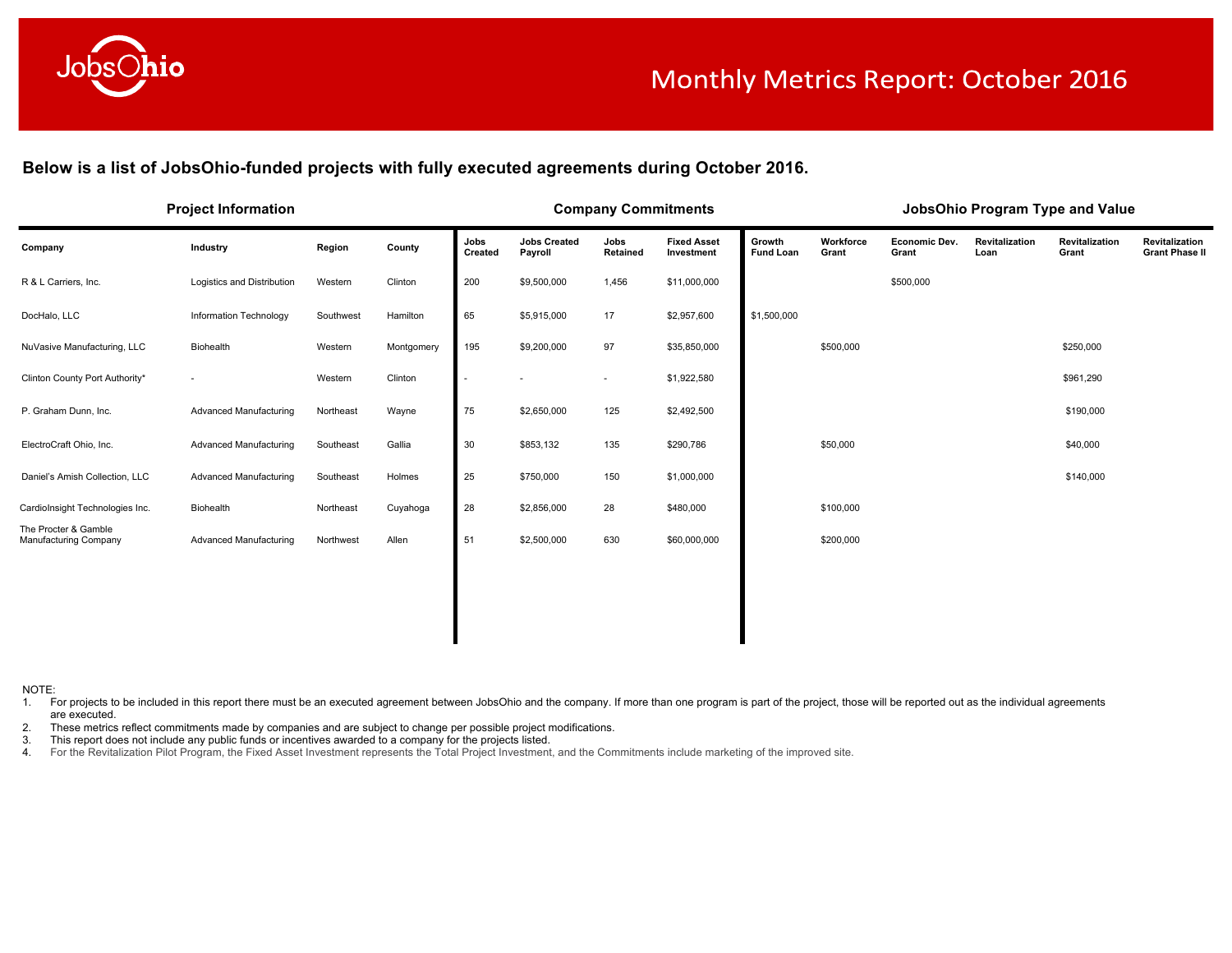

Below is a list of JobsOhio-funded projects with fully executed agreements during November 2016.

| <b>Project Information</b>         |           |          |                 |                                |                  |                                  |                            |                    |                        |                        |                         |                                         |
|------------------------------------|-----------|----------|-----------------|--------------------------------|------------------|----------------------------------|----------------------------|--------------------|------------------------|------------------------|-------------------------|-----------------------------------------|
| Industry                           | Region    | County   | Jobs<br>Created | <b>Jobs Created</b><br>Payroll | Jobs<br>Retained | <b>Fixed Asset</b><br>Investment | Growth<br><b>Fund Loan</b> | Workforce<br>Grant | Economic Dev.<br>Grant | Revitalization<br>Loan | Revitalization<br>Grant | Revitalization<br><b>Grant Phase II</b> |
| Advanced Manufacturing             | Central   | Licking  | 73              | \$2,429,440                    | 138              | \$4,325,000                      |                            |                    | \$85,000               |                        |                         |                                         |
| Food Processing                    | Western   | Clark    | 138             | \$3,191,573                    | 611              | \$9,000,000                      |                            |                    | \$200,000              |                        |                         |                                         |
| Logistics and Distribution         | Western   | Drake    | 15              | \$686,000                      | $\mathbf 0$      | \$1,200,000                      |                            |                    | \$40,000               |                        |                         |                                         |
| Automotive                         | Northeast | Summit   | 23              | \$2,400,000                    | 17               | \$14,000,000                     |                            |                    | \$150,000              |                        |                         |                                         |
|                                    | Northeast | Cuyahoga | 69              | \$2,680,000                    | 94               | \$5,750,000                      |                            |                    | \$100,000              |                        |                         |                                         |
|                                    | Northeast | Cuyahoga | 125             | \$10,000,000                   | 448              | \$2,182,750                      |                            |                    | \$660,000              |                        |                         |                                         |
| Logistics and Distribution         | Northwest | Lucas    | 50              | \$1,626,363                    | 15               | \$1,988,209                      |                            |                    | \$75,000               |                        |                         |                                         |
| Shale Energy and<br>Petrochemicals | Southeast | Scioto   | 22              | \$1,510,080                    | 81               | \$4,000,000                      |                            |                    | \$800,000              |                        |                         |                                         |
| Advanced Manufacturing             | Central   | Franklin | 275             | \$9,152,000                    | 0                | \$27,000,000                     | \$4,250,000                |                    |                        |                        |                         |                                         |
| Automotive                         | Southeast | Highland | 175             | \$4,914,000                    | 0                | \$12,500,000                     | \$2,500,000                |                    |                        |                        |                         |                                         |
| Advanced Manufacturing             | Southeast | Lawrence | 15              | \$514,800                      | 102              | \$7,983,000                      | \$2,400,000                |                    |                        |                        |                         |                                         |
|                                    |           |          |                 |                                |                  |                                  | <b>Company Commitments</b> |                    |                        |                        |                         | JobsOhio Program Type and Value         |

NOTE:

1. For projects to be included in this report there must be an executed agreement between JobsOhio and the company. If more than one program is part of the project, those will be reported out as the individual agreements are executed.

2. These metrics reflect commitments made by companies and are subject to change per possible project modifications.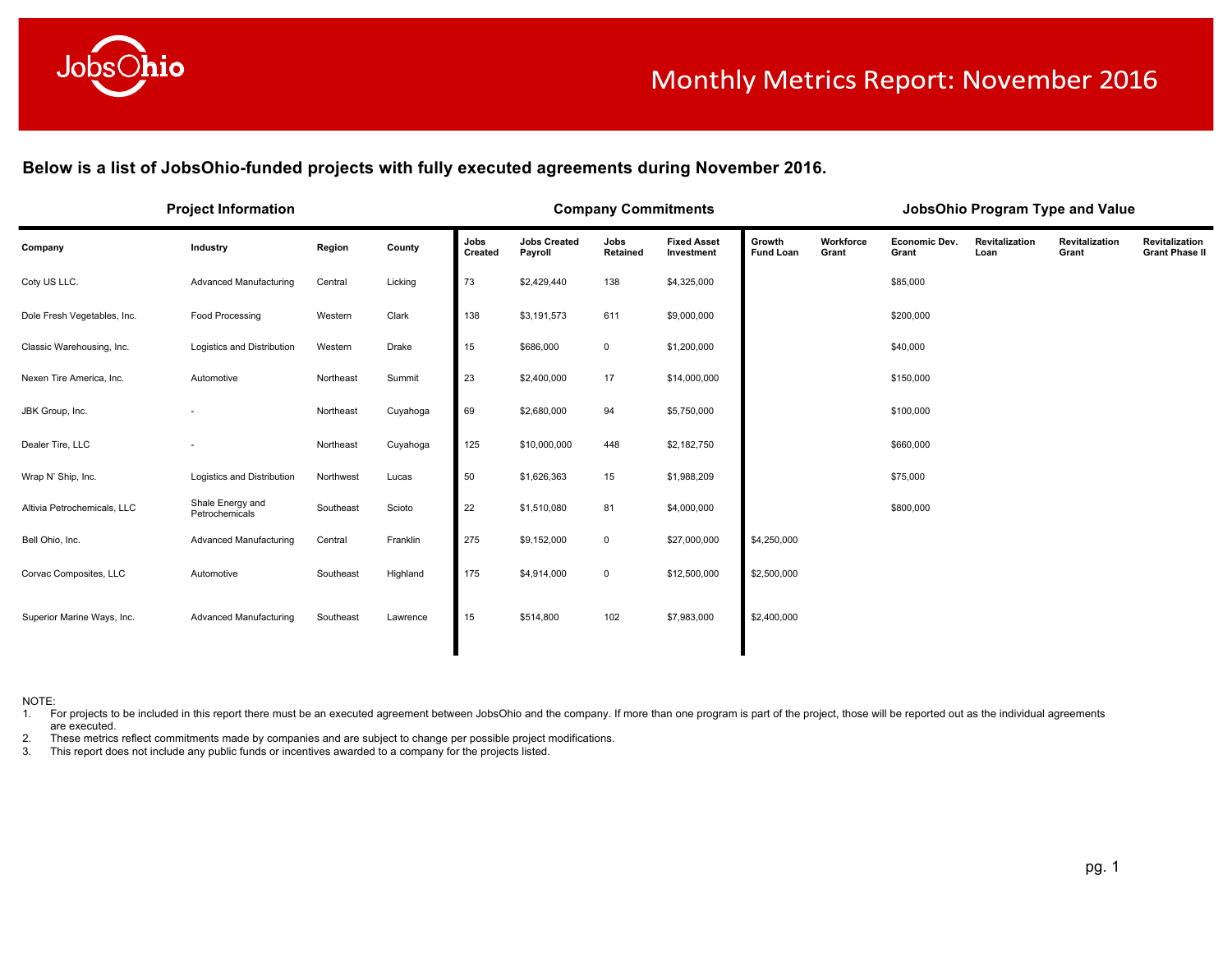

# Monthly Metrics Report: November 2016

**Below is a list of JobsOhio-funded projects with fully executed agreements during November 2016.** 

|                                                           | <b>Project Information</b>         |           |            |                 |                                | <b>Company Commitments</b> |                                  |                            |                    |                               |                        | JobsOhio Program Type and Value |                                         |
|-----------------------------------------------------------|------------------------------------|-----------|------------|-----------------|--------------------------------|----------------------------|----------------------------------|----------------------------|--------------------|-------------------------------|------------------------|---------------------------------|-----------------------------------------|
| Company                                                   | Industry                           | Region    | County     | Jobs<br>Created | <b>Jobs Created</b><br>Payroll | Jobs<br>Retained           | <b>Fixed Asset</b><br>Investment | Growth<br><b>Fund Loan</b> | Workforce<br>Grant | <b>Economic Dev.</b><br>Grant | Revitalization<br>Loan | Revitalization<br>Grant         | Revitalization<br><b>Grant Phase II</b> |
| CareSource Management Group Co.                           | Biohealth                          | Western   | Montgomery | 300             | \$15,900,000                   | 1,750                      | \$3,395,000                      |                            |                    |                               |                        | \$300,000                       |                                         |
| Humtown Pattern Company                                   | Advanced Manufacturing             | Northeast | Columbiana | $\sqrt{5}$      | \$264,067                      | 40                         | \$267,132                        |                            |                    |                               |                        | \$25,000                        |                                         |
| Riddell/All American (All American<br>Sports Corporation) | <b>Advanced Manufacturing</b>      | Northeast | Lorain     | 16              | \$592,600                      | 298                        | \$2,200,000                      |                            |                    |                               |                        | \$100,000                       |                                         |
| DriveTime Car Sales Company, LLC                          | Automotive                         | Northeast | Cuyahoga   | 85              | \$2,890,000                    | $\mathbf 0$                | \$2,707,248                      |                            |                    |                               |                        | \$250,000                       |                                         |
| FirstEnergy Generation, LLC                               | Shale Energy and<br>Petrochemicals | Southeast | Belmont    | $\mathsf{O}$    |                                | <b>NA</b>                  |                                  |                            |                    |                               | \$14,000,000           |                                 |                                         |
| Bleckmann USA LLC                                         | Logistics and Distribution         | Central   | Licking    | 200             | \$5,824,000                    | $\mathsf{O}$               | \$1,400,000                      |                            | \$50,000           |                               |                        |                                 |                                         |
| NEX Transport Inc.                                        | Logistics and Distribution         | Central   | Logan      | 50              | \$1,196,000                    | 375                        | \$6,000,000                      |                            | \$50,000           |                               |                        |                                 |                                         |
| The Mennel Milling Company                                | Food Processing                    | Northwest | Hancock    | <b>NA</b>       |                                | <b>NA</b>                  |                                  |                            |                    |                               |                        |                                 | \$174,640                               |
|                                                           |                                    |           |            |                 |                                |                            |                                  |                            |                    |                               |                        |                                 |                                         |
|                                                           |                                    |           |            |                 |                                |                            |                                  |                            |                    |                               |                        |                                 |                                         |
|                                                           |                                    |           |            |                 |                                |                            |                                  |                            |                    |                               |                        |                                 |                                         |
|                                                           |                                    |           |            |                 |                                |                            |                                  |                            |                    |                               |                        |                                 |                                         |
|                                                           |                                    |           |            |                 |                                |                            |                                  |                            |                    |                               |                        |                                 |                                         |

NOTE:

1. For projects to be included in this report there must be an executed agreement between JobsOhio and the company. If more than one program is part of the project, those will be reported out as the individual agreements are executed.

2. These metrics reflect commitments made by companies and are subject to change per possible project modifications.<br>3. This report does not include any public funds or incentives awarded to a company for the projects list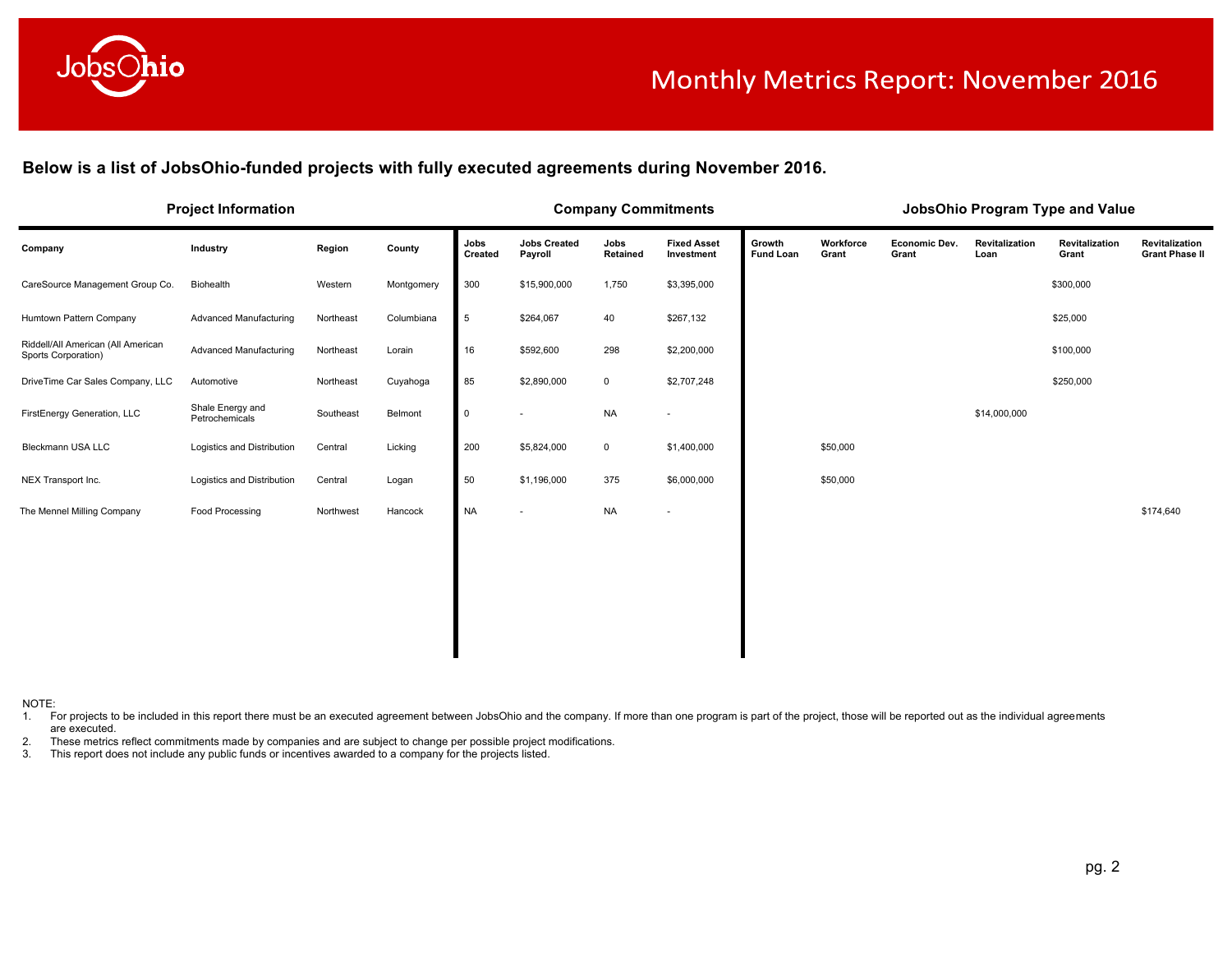

**Below is a list of JobsOhio-funded projects with fully executed agreements during December 2016.**

| <b>Project Information</b>                    |                            |           |            |                 |                                | <b>Company Commitments</b> |                                  | JobsOhio Program Type and Value |                    |                               |                        |                         |                                         |  |
|-----------------------------------------------|----------------------------|-----------|------------|-----------------|--------------------------------|----------------------------|----------------------------------|---------------------------------|--------------------|-------------------------------|------------------------|-------------------------|-----------------------------------------|--|
| Company                                       | Industry                   | Region    | County     | Jobs<br>Created | <b>Jobs Created</b><br>Payroll | Jobs<br>Retained           | <b>Fixed Asset</b><br>Investment | Growth<br><b>Fund Loan</b>      | Workforce<br>Grant | <b>Economic Dev.</b><br>Grant | Revitalization<br>Loan | Revitalization<br>Grant | Revitalization<br><b>Grant Phase II</b> |  |
| GENCO I, Inc.                                 | Logistics and Distribution | Central   | Franklin   | 82              | \$2,996,739                    | $\mathbf 0$                | \$1,200,000                      |                                 |                    | \$50,000                      |                        |                         |                                         |  |
| United Grinding North America, Inc.           | Advanced Manufacturing     | Western   | Montgomery | 40              | \$3,600,000                    | 100                        | \$16,400,000                     |                                 |                    | \$250,000                     |                        |                         |                                         |  |
| Tenneco Automotive Operating<br>Company, Inc. | Automotive                 | Western   | Montgomery | 483             | \$15,758,592                   | 478                        | \$42,500,000                     |                                 |                    | \$1,600,000                   |                        |                         |                                         |  |
| Luk USA LLC                                   | Automotive                 | Northeast | Wayne      | 250             | \$9,999,600                    | 1,767                      | \$61,500,000                     |                                 |                    | \$1,500,000                   |                        |                         |                                         |  |
| Fireline, Inc.                                | Aerospace and Aviation     | Northeast | Mahoning   | 21              | \$1,116,906                    | 88                         | \$3,700,000                      |                                 |                    | \$100,000                     |                        |                         |                                         |  |
| MTK, Inc.                                     | Biohealth                  | Southwest | Hamilton   | 35              | \$1,510,537                    | 95                         | \$9,250,000                      |                                 |                    | \$145,000                     |                        |                         |                                         |  |
| Hanon Systems USA, LLC                        | Automotive                 | Northwest | Wyandot    | 139             | \$5,200,000                    | $\mathbf 0$                | \$15,999,000                     |                                 |                    | \$310,000                     |                        |                         |                                         |  |
| Speyside Bourbon Cooperage, Inc.              | Advanced Manufacturing     | Southeast | Jackson    | 17              | \$540,000                      | 51                         | \$3,200,000                      |                                 |                    | \$25,000                      |                        |                         |                                         |  |
| T.N.T. Equipment Company                      | Advanced Manufacturing     | Southeast | Perry      | 20              | \$835,600                      | $\mathbf 0$                | \$345,000                        |                                 |                    | \$30,000                      |                        | \$70,000                |                                         |  |
| Sofidel America Corp.                         | Advanced Manufacturing     | Central   | Pickaway   | 310             | \$12,818,624                   | $\mathbf 0$                | \$259,700,000                    | \$6,500,000                     |                    |                               |                        |                         |                                         |  |
| Dana Light Axle Manufacturing, LLC            | Automotive                 | Northwest | Lucas      | 300             | \$11,544,000                   | $\mathbf 0$                | \$65,000,000                     | \$6,250,000                     |                    |                               |                        |                         |                                         |  |

NOTE:

1. For projects to be included in this report there must be an executed agreement between JobsOhio and the company. If more than one program is part of the project, those will be reported out as the individual agreements are executed.

2. These metrics reflect commitments made by companies and are subject to change per possible project modifications.